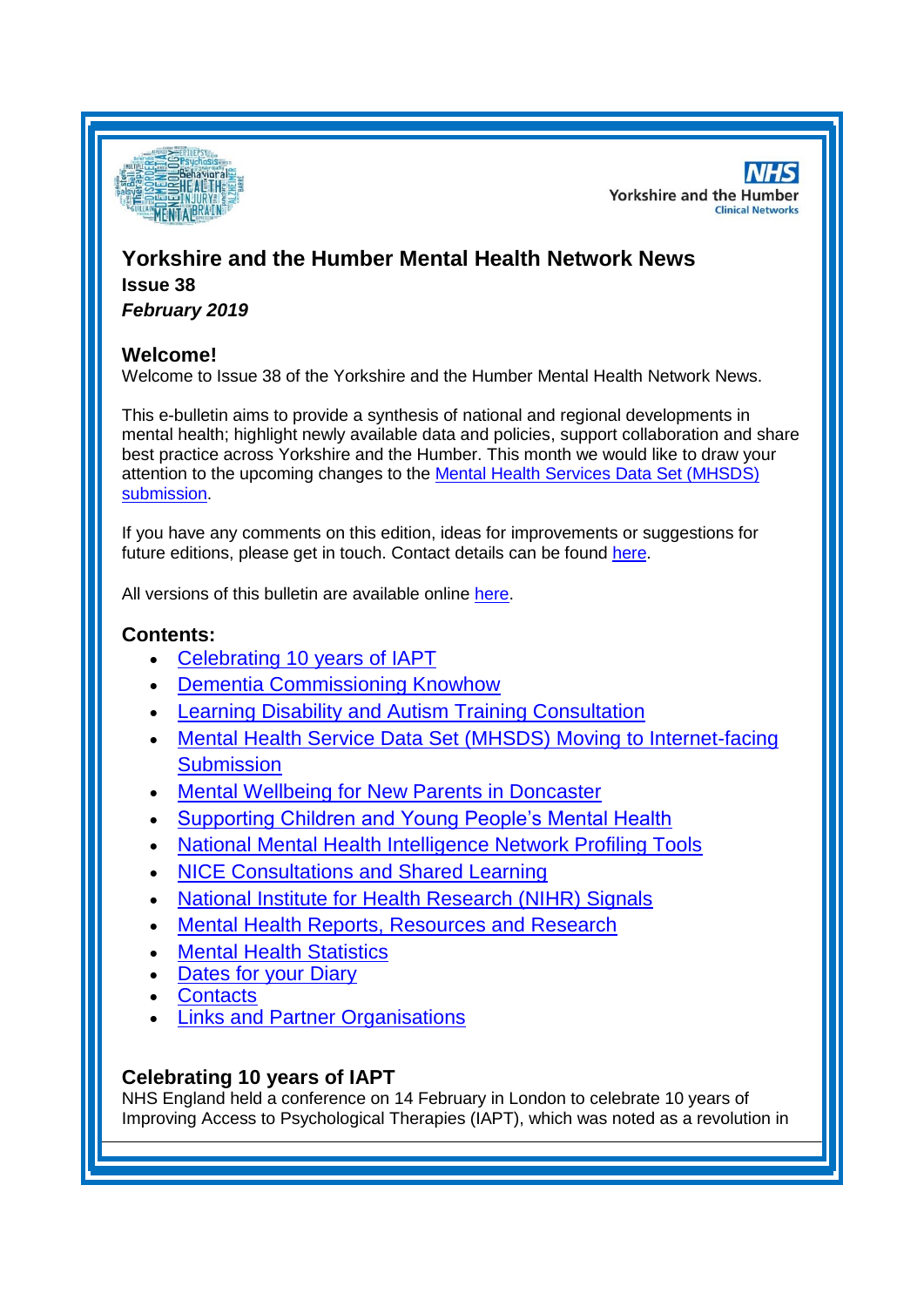mental health. Speakers at the event included the Secretary of State for Health and Social Care Matt Hancock, Simon Stevens, Chief Executive of NHS England, Claire Murdoch, National Director for Mental Health, and other key figures including Yorkshire and the Humber's Clinical Network Lead PWP Heather Stonebank. The day focussed on the success of the psychological therapy service and gave thought to the future of this revolutionary service. To read more about IAPT at 10 click [here.](https://www.england.nhs.uk/blog/iapt-at-10-achievements-and-challenges/)

### <span id="page-1-1"></span>**Dementia Commissioning Knowhow**

Yorkshire and Humber Clinical Network, in collaboration with NHS England's Dementia Policy team and NHS Improvement, has developed the [Dementia Commissioning](http://www.yhscn.nhs.uk/media/PDFs/mhdn/Dementia/KNOW%20HOW%20DOCS/Knowhow_Final.pdf)  [Knowhow,](http://www.yhscn.nhs.uk/media/PDFs/mhdn/Dementia/KNOW%20HOW%20DOCS/Knowhow_Final.pdf) supporting commissioners of dementia services. This resource is intended to support CCGs and STPs endeavouring to improve dementia care services. It covers the dementia pathway and advocates a systematic, standardised approach to enhancing the processes that positively impact effective commissioning of dementia services. It includes links to documents, case studies and tools.

# <span id="page-1-2"></span>**Learning Disability and Autism Training Consultation**

The Department of Health and Social Care has launched a consultation on Learning [disability and autism training for health and care staff](https://www.gov.uk/government/consultations/learning-disability-and-autism-training-for-health-and-care-staff). The consultation considers issues around the training and development of health and care staff to better support people with a learning disability and autistic people. The Consultation closes on 12 April 2019.

# <span id="page-1-0"></span>**Mental Health Service Data Set (MHSDS) Moving to Internet-facing Submission**

NHS Digital has advised that the MHSDS is moving to a new submission method from the April 2019 reporting period. This will coincide with the implementation date of the MHSDS v4.0 Information Standard. MHSDS will be submitted via the Strategic Data Collection Service (SDCS) to the Data Services Platform (DSP). SDCS is the primary method of submitting data to DSP and is a secure internet-facing platform which will remove the requirement for submission via a Health and Social Care Network (HSCN) connection for MHSDS submissions. DSP is a modern data processing platform that will enable NHS Digital to collect, process and use data in a smarter, more efficient way and deliver timelier, better-linked data that gives a clearer national picture of health and care. DSP will replace the Bureau Service Portal (BSP) for MHSDS submissions. The new submission process will make it easier for smaller and independent providers to submit data to the MHSDS. All services in scope of MHSDS are still required to submit data. Any services working towards submission, as per the mandated requirement outlined in the Data Provision Notice (DPN) and the NHS Standard Contract should continue to do so. Further information can be found [here.](https://digital.nhs.uk/data-and-information/data-collections-and-data-sets/data-sets/mental-health-services-data-set/how-do-i-submit-data-to-the-mental-health-services-data-set)

### <span id="page-1-3"></span>**Mental Wellbeing for New Parents in Doncaster**

Doncaster Council has launched a new webpage dedicated to the mental wellbeing of new parents. The webpage provides top tips for mental health, specific support for new dads and local sources of support. Find out more [here.](http://www.doncaster.gov.uk/services/schools/mental-wellbeing-for-new-parents)

### <span id="page-1-4"></span>**Supporting Children and Young People's Mental Health**

To mark Children's Mental Health Week (4-10 February), the Education Secretary announced that up to 370 schools in England will take part in a series of trials testing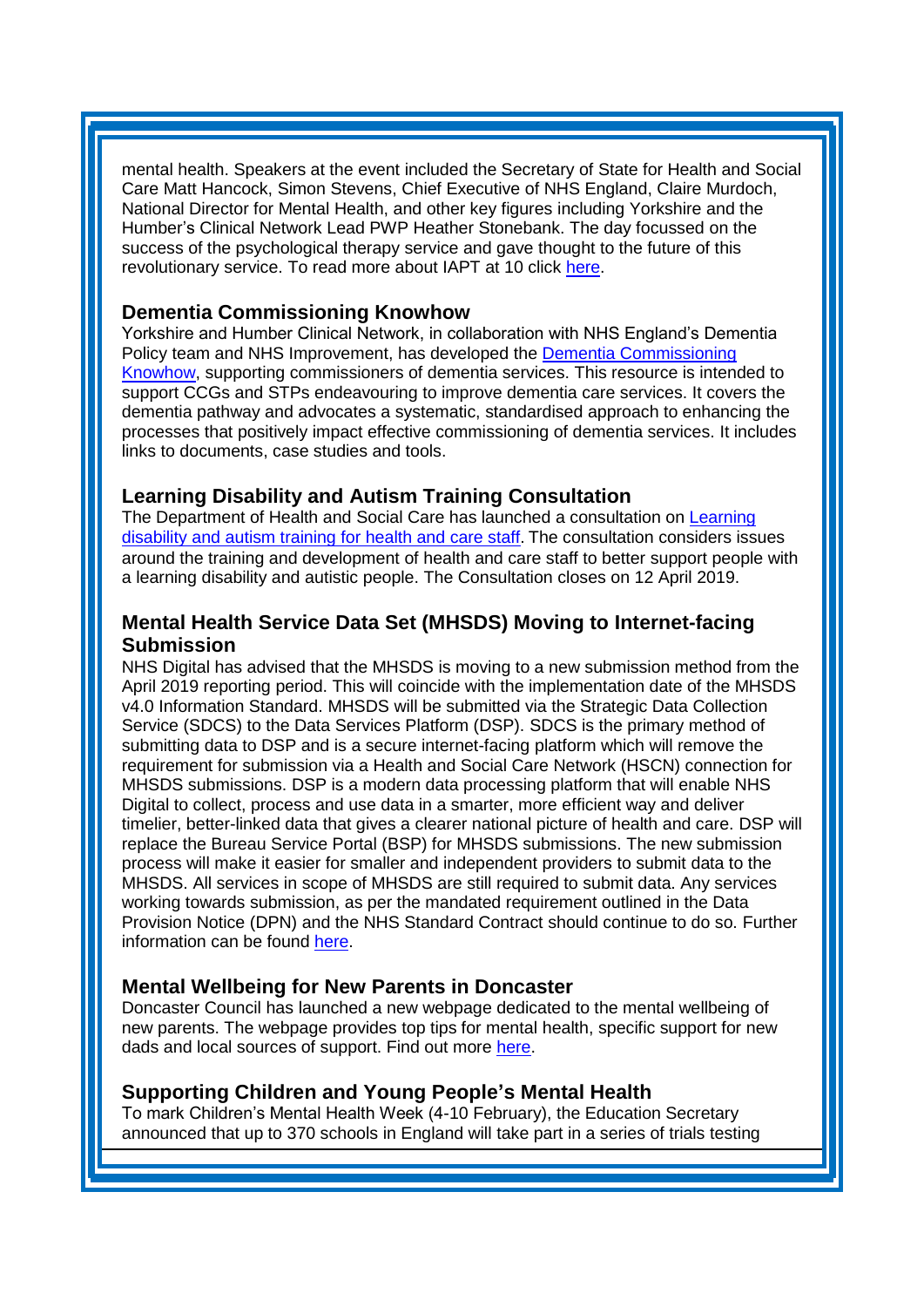#### different approaches to [supporting young people's mental health.](https://www.gov.uk/government/news/one-of-the-largest-mental-health-trials-launches-in-schools)

Children will benefit from mindfulness exercises, relaxation techniques and breathing exercises to help them regulate their emotions, alongside pupil sessions with mental health experts. The study will run until 2021 and aims to give schools new, robust evidence about what works best for their students' mental health and wellbeing.

# **National Mental Health Intelligence Network Profiling Tools**

New data on suicide rates for Clinical Commissioning Groups (CCGs) and Sustainability and Transformation Partnerships (STPs) have been added to the suicide prevention profile. The following indicators have been added for each CCG and STP in England:

- age-standardised suicide rate per 100,000 population for persons, males and females
- age-specific suicide rate per 100,000 population for males
- age-specific suicide rate per 100,000 population for females (STP only)

This update contains new data on female age-specific suicide rates by STP, replacing presentation of this data by region. STP is the lowest geographical level at which female age-specific suicide rates are presented in the profile. Age-specific suicide rates previously presented in the profile at County & UA level are therefore no longer available to allow for sub-regional presentation of this indicator for females.

A [statistical commentary](http://links.govdelivery.com/track?type=click&enid=ZWFzPTEmbXNpZD0mYXVpZD0mbWFpbGluZ2lkPTIwMTkwMjA1LjExMTQ5OTEmbWVzc2FnZWlkPU1EQi1QUkQtQlVMLTIwMTkwMjA1LjExMTQ5OTEmZGF0YWJhc2VpZD0xMDAxJnNlcmlhbD0xNzA4MjkyOSZlbWFpbGlkPXNhcmFoLmJvdWxAbmhzLm5ldCZ1c2VyaWQ9c2FyYWguYm91bEBuaHMubmV0JnRhcmdldGlkPSZmbD0mZXh0cmE9TXVsdGl2YXJpYXRlSWQ9JiYm&&&101&&&https://www.gov.uk/government/publications/suicide-prevention-profile-february-2019-update/suicide-prevention-profile-statistical-commentary-february-2019-update) to accompany the February update is available.

The National Mental Health Intelligence Network (NMHIN) has also been conducting further developments on their suite of mental health profiling tools. Click on the links below to access the updates:

- [Common Mental Health Disorders](http://links.govdelivery.com/track?type=click&enid=ZWFzPTEmbXNpZD0mYXVpZD0mbWFpbGluZ2lkPTIwMTcxMjA1LjgxOTE2MDgxJm1lc3NhZ2VpZD1NREItUFJELUJVTC0yMDE3MTIwNS44MTkxNjA4MSZkYXRhYmFzZWlkPTEwMDEmc2VyaWFsPTE2OTcwMTE4JmVtYWlsaWQ9c2FyYWguYm91bEBuaHMubmV0JnVzZXJpZD1zYXJhaC5ib3VsQG5ocy5uZXQmdGFyZ2V0aWQ9JmZsPSZleHRyYT1NdWx0aXZhcmlhdGVJZD0mJiY=&&&104&&&https://fingertips.phe.org.uk/profile-group/mental-health/profile/common-mental-disorders)
- [Crisis Care](http://links.govdelivery.com/track?type=click&enid=ZWFzPTEmbXNpZD0mYXVpZD0mbWFpbGluZ2lkPTIwMTcxMjA1LjgxOTE2MDgxJm1lc3NhZ2VpZD1NREItUFJELUJVTC0yMDE3MTIwNS44MTkxNjA4MSZkYXRhYmFzZWlkPTEwMDEmc2VyaWFsPTE2OTcwMTE4JmVtYWlsaWQ9c2FyYWguYm91bEBuaHMubmV0JnVzZXJpZD1zYXJhaC5ib3VsQG5ocy5uZXQmdGFyZ2V0aWQ9JmZsPSZleHRyYT1NdWx0aXZhcmlhdGVJZD0mJiY=&&&105&&&https://fingertips.phe.org.uk/profile-group/mental-health/profile/crisis-care)
- [Mental Health and Wellbeing JSNA Profile](http://links.govdelivery.com/track?type=click&enid=ZWFzPTEmbXNpZD0mYXVpZD0mbWFpbGluZ2lkPTIwMTcxMjA1LjgxOTE2MDgxJm1lc3NhZ2VpZD1NREItUFJELUJVTC0yMDE3MTIwNS44MTkxNjA4MSZkYXRhYmFzZWlkPTEwMDEmc2VyaWFsPTE2OTcwMTE4JmVtYWlsaWQ9c2FyYWguYm91bEBuaHMubmV0JnVzZXJpZD1zYXJhaC5ib3VsQG5ocy5uZXQmdGFyZ2V0aWQ9JmZsPSZleHRyYT1NdWx0aXZhcmlhdGVJZD0mJiY=&&&106&&&https://fingertips.phe.org.uk/profile-group/mental-health/profile/mh-jsna)
- **[Severe Mental Illness](http://links.govdelivery.com/track?type=click&enid=ZWFzPTEmbXNpZD0mYXVpZD0mbWFpbGluZ2lkPTIwMTcxMjA1LjgxOTE2MDgxJm1lc3NhZ2VpZD1NREItUFJELUJVTC0yMDE3MTIwNS44MTkxNjA4MSZkYXRhYmFzZWlkPTEwMDEmc2VyaWFsPTE2OTcwMTE4JmVtYWlsaWQ9c2FyYWguYm91bEBuaHMubmV0JnVzZXJpZD1zYXJhaC5ib3VsQG5ocy5uZXQmdGFyZ2V0aWQ9JmZsPSZleHRyYT1NdWx0aXZhcmlhdGVJZD0mJiY=&&&108&&&https://fingertips.phe.org.uk/profile-group/mental-health/profile/severe-mental-illness)**
- **[Suicide Prevention Profile](http://links.govdelivery.com/track?type=click&enid=ZWFzPTEmbXNpZD0mYXVpZD0mbWFpbGluZ2lkPTIwMTgwNjA1LjkwNzEwNzExJm1lc3NhZ2VpZD1NREItUFJELUJVTC0yMDE4MDYwNS45MDcxMDcxMSZkYXRhYmFzZWlkPTEwMDEmc2VyaWFsPTE3MDEzODU4JmVtYWlsaWQ9c2FyYWguYm91bEBuaHMubmV0JnVzZXJpZD1zYXJhaC5ib3VsQG5ocy5uZXQmdGFyZ2V0aWQ9JmZsPSZleHRyYT1NdWx0aXZhcmlhdGVJZD0mJiY=&&&104&&&https://fingertips.phe.org.uk/profile-group/mental-health/profile/suicide)**

To receive updates directly from NMHIN visit the [PHE subscriptions page](http://links.govdelivery.com/track?type=click&enid=ZWFzPTEmbXNpZD0mYXVpZD0mbWFpbGluZ2lkPTIwMTgwMjA3Ljg0OTY1MzgxJm1lc3NhZ2VpZD1NREItUFJELUJVTC0yMDE4MDIwNy44NDk2NTM4MSZkYXRhYmFzZWlkPTEwMDEmc2VyaWFsPTE2OTgzNDk5JmVtYWlsaWQ9c2FyYWguYm91bEBuaHMubmV0JnVzZXJpZD1zYXJhaC5ib3VsQG5ocy5uZXQmdGFyZ2V0aWQ9JmZsPSZleHRyYT1NdWx0aXZhcmlhdGVJZD0mJiY=&&&107&&&https://public.govdelivery.com/accounts/UKHPA/subscribers/new?preferences=true) and select 'Mental Health Dementia and Neurology'.

# <span id="page-2-0"></span>**NICE Consultations and Shared Learning**

NICE is currently consulting on draft guidance for:

- [Care and support of people growing older with a learning disability: quality](https://www.nice.org.uk/guidance/indevelopment/gid-qs10075/consultation/html-content-2)  [standard consultation.](https://www.nice.org.uk/guidance/indevelopment/gid-qs10075/consultation/html-content-2) Closing date for comments: 11 March 2019.
- [Service model for people with learning disabilities and behaviour that](https://www.nice.org.uk/guidance/indevelopment/gid-qs10072/consultation/html-content)  [challenges: quality standard consultation.](https://www.nice.org.uk/guidance/indevelopment/gid-qs10072/consultation/html-content) Closing date for comments: 18 March 2019.

These consultations aim to give stakeholders the opportunity to comment on the proposed draft guidance.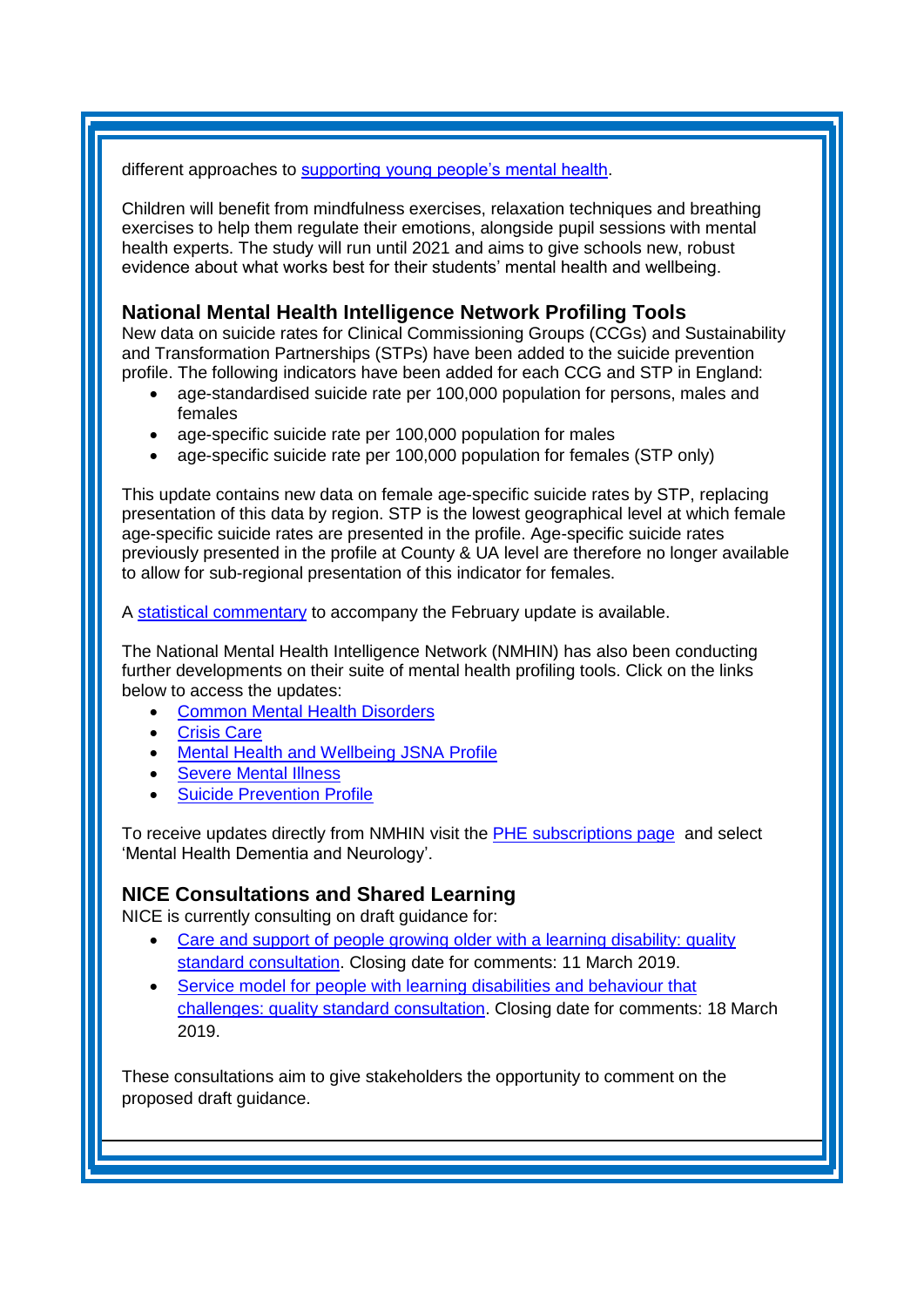NICE has published the following Surveillance Reports:

- [Self-harm in over 8s: short-term management and prevention of recurrence](https://www.nice.org.uk/guidance/cg16/resources/2019-exceptional-surveillance-of-selfharm-in-over-8s-nice-guidelines-cg16-and-cg133-6653100205/chapter/Surveillance-decision?tab=evidence&utm_source=Surveillance+report+alerts&utm_campaign=f9a5dbb682-EMAIL_CAMPAIGN_2019_01_31_11_55&utm_medium=email&utm_term=0_e232b91fb2-f9a5dbb682-169540553) (CG16, 2004) – surveillance decision: NICE will update the guideline.
- [Self-harm in over 8s: long-term management \(CG133, 2011\)](https://www.nice.org.uk/guidance/cg133/resources/2019-exceptional-surveillance-of-selfharm-in-over-8s-nice-guidelines-cg16-and-cg133-6653100205/chapter/Surveillance-decision?tab=evidence&utm_source=Surveillance+report+alerts&utm_campaign=f9a5dbb682-EMAIL_CAMPAIGN_2019_01_31_11_55&utm_medium=email&utm_term=0_e232b91fb2-f9a5dbb682-169540553) surveillance decision: NICE will update the guideline.

These reports provide a summary of new evidence published related to a NICE guideline and include the decision that NICE has taken about the need to update the guideline.

NICE has also published the following Shared Learning:

 [Using NICE Quality Standards for antenatal and postnatal mental health to](https://www.nice.org.uk/sharedlearning/using-nice-quality-standards-for-antenatal-and-postnatal-mental-health-to-improve-the-quality-of-nhs-services-working-with-women-during-the-perinatal-period)  [improve the quality of NHS services working with women during the perinatal](https://www.nice.org.uk/sharedlearning/using-nice-quality-standards-for-antenatal-and-postnatal-mental-health-to-improve-the-quality-of-nhs-services-working-with-women-during-the-perinatal-period)  [period:](https://www.nice.org.uk/sharedlearning/using-nice-quality-standards-for-antenatal-and-postnatal-mental-health-to-improve-the-quality-of-nhs-services-working-with-women-during-the-perinatal-period) Thames Valley

# <span id="page-3-0"></span>**National Institute for Health Research (NIHR) Signals**

The latest series of summaries of recently published research by the NIHR contain information on:

- London 2012 Olympics regeneration had minimal impact on physical and mental [health](https://discover.dc.nihr.ac.uk/content/signal-000718/london-2012-olympics-regeneration-had-minimal-impact-on-physical-and-mental-health)
- [No additional weight-loss reported from a lifestyle programme for people with](https://discover.dc.nihr.ac.uk/content/signal-000728/no-additional-weight-loss-reported-from-a-lifestyle-programme-for-people-with-psychosis)  [psychosis](https://discover.dc.nihr.ac.uk/content/signal-000728/no-additional-weight-loss-reported-from-a-lifestyle-programme-for-people-with-psychosis)

The summaries intend to provide decision makers in health and social care organisations with evidence they can use to improve patient care.

### **Mental Health Reports, Resources and Research**

The Local Government Association has published [Don't be left in the dark: children and](https://www.local.gov.uk/dont-be-left-dark-children-and-young-peoples-mental-health)  [young people's mental health.](https://www.local.gov.uk/dont-be-left-dark-children-and-young-peoples-mental-health) This guide provides an overview of the challenges facing mental health and wellbeing services for children and young people.

The UK Chief Medical Officers have published [UK CMO commentary on Screen-based](https://www.gov.uk/government/publications/uk-cmo-commentary-on-screen-time-and-social-media-map-of-reviews)  [activities and children and young people's mental health and psychosocial wellbeing: a](https://www.gov.uk/government/publications/uk-cmo-commentary-on-screen-time-and-social-media-map-of-reviews)  [systematic map of reviews.](https://www.gov.uk/government/publications/uk-cmo-commentary-on-screen-time-and-social-media-map-of-reviews) The commentary includes the CMOs' advice for parents and carers regarding screen time, social media and children and young people's mental health. It also outlines steps organisations should take. The advice is informed by research evidence on child and adolescent development, and the views of academics, parents and carers, teachers and children and young people themselves.

# <span id="page-3-1"></span>**Mental Health Statistics**

The following statistics have recently been released please click on the links to review further:

- <span id="page-3-2"></span>• [Mental health Community Teams Activity:](https://www.gov.uk/government/statistics/mental-health-community-teams-activity-for-quarter-ending-december-2018) Quarter ending December 2018
- [Mental Health Early Intervention in Psychosis:](https://www.gov.uk/government/statistics/mental-health-early-intervention-in-psychosis-for-december-2018) December 2018
- [Mental Health Services Monthly Statistics:](https://digital.nhs.uk/data-and-information/publications/statistical/mental-health-services-monthly-statistics/final-november-provisional-december-2018) Final November, Provisional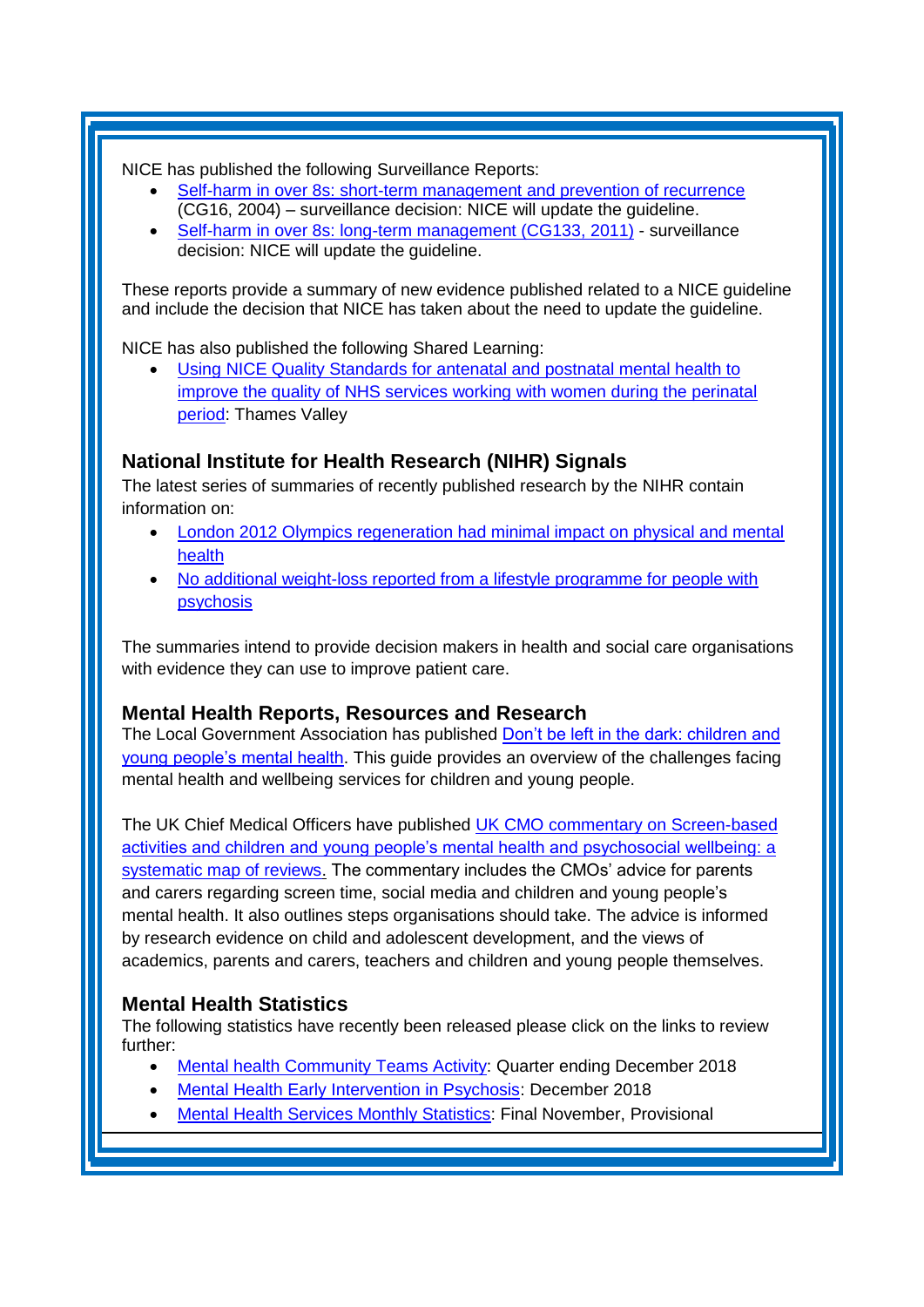December 2018

- [Out of Area Placements in Mental Health Services:](https://digital.nhs.uk/data-and-information/publications/statistical/out-of-area-placements-in-mental-health-services/november-2018) November 2018
- [Physical Health Checks for People with Serious Mental Illness \(SMI\):](https://www.gov.uk/government/statistics/physical-health-checks-for-people-with-serious-mental-illness-smi-q3-201819) Q3 2018/19
- [Psychological Therapies: reports on the use of IAPT services, England:](https://digital.nhs.uk/data-and-information/publications/statistical/psychological-therapies-report-on-the-use-of-iapt-services/november-2018-final-including-reports-on-the-iapt-pilots) November 2018 final, including reports on the IAPT pilots
- [Suicide Prevention Profile:](https://www.gov.uk/government/statistics/suicide-prevention-profile-february-2019-update) February 2019 update

# **Dates for your Diary**

#### **Yorkshire and the Humber Mental Health Network Events:**

- Wednesday 6 March 2019, 10:00-16:00, **Yorkshire and the Humber Urgent and Emergency Mental Health Care Network**, DoubleTree by Hilton, Leeds. To book your place email [Charlotte Whale.](mailto:charlotte.whale@nhs.net)
- Thursday 2 May 2019, 12:30-16:30, **Yorkshire and the Humber EIP Network**, Novotel, Leeds. To book your place please email [Sarah Boul.](mailto:sarah.boul@nhs.net)

#### **Other Events:**

 **SafeTALK Course**, which aims to teach participants four basic steps to recognise if someone is having thoughts of suicide and how to connect them with resources that can help. Available on various dates throughout 2019.

#### **For further information, and to check course availability, email: [wdu@york.gov.uk](mailto:wdu@york.gov.uk) or visit the website [here.](http://www.yorkworkforcedevelopment.org.uk/)**

- Thursday 28 February 2019, 09:00-17:00, **Transforming Child and Adolescent Mental Health Services**, Central London. To book your place click [here.](https://www.publicpolicyexchange.co.uk/book.php?event=JB28-PPE&ss=em&tg=1c) NB: There is a cost to attend this event.
- Monday 4 March 2019, 09:00-17:00, **Adult Safeguarding Summit 2019**, London. To book your place click [here.](https://www.healthcareconferencesuk.co.uk/event/1304/book) NB: There is a cost to attend this event.
- Tuesday 12 March 2019, 09:00-17:00, **Learning Disabilities and Autism: Promoting Positive Outcomes**, Manchester Conference Centre, Manchester. To book your place click [here.](https://openforumevents.co.uk/events/2019/learning-disabilities-and-autism-promoting-positive-outcomes/#book?utm_source=OFE+S3.1+LD19+WC+26.11.2018+NHS+4&utm_medium=email&utm_campaign=OFE+S3.1+LD19+WC+26.11.2018) NB: There is a cost to attend this event.
- Friday 15 March 2019, 09:00-17:00, **Improving Mental Health Crisis Care**, De Vere West One, London. To book your place click [here.](https://www.healthcareconferencesuk.co.uk/event/1171) NB: There is a cost to attend this event.
- Monday 29 April 2019, 09:00-17:00, **IAPT Improving Access for All**, Park Inn by Radisson, York. To book your place click [here.](http://www.iapt-nnf.co.uk/booking/index/105/?utm_source=SBK%20Healthcare&utm_medium=email&utm_campaign=10129413_1932PT%201st%20email&dm_i=1SB0,613WL,MCTTTA,NNC6M,1) NB: There is a cost to attend this event.